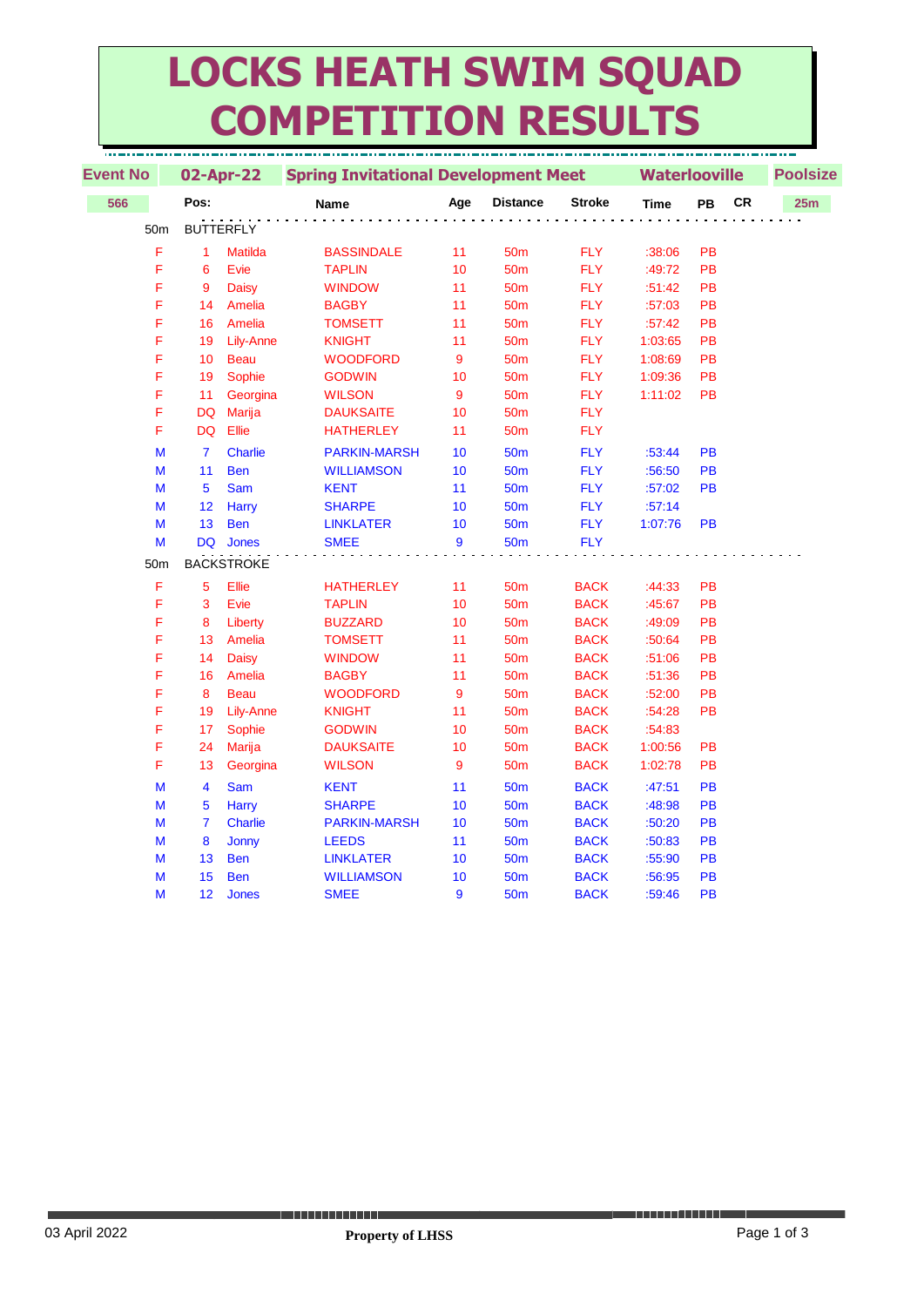| <b>Event No</b> |                 | 02-Apr-22      |                     | <b>Spring Invitational Development Meet</b> | <b>Waterlooville</b> |                 |               | <b>Poolsize</b> |           |    |     |  |
|-----------------|-----------------|----------------|---------------------|---------------------------------------------|----------------------|-----------------|---------------|-----------------|-----------|----|-----|--|
| 566             |                 | Pos:           |                     | <b>Name</b>                                 | Age                  | <b>Distance</b> | <b>Stroke</b> | <b>Time</b>     | PB        | CR | 25m |  |
|                 | 50 <sub>m</sub> |                | <b>BREASTSTROKE</b> |                                             |                      |                 |               |                 |           |    |     |  |
|                 | F               | $\mathbf{1}$   | Ella                | <b>HARRISON</b>                             | 11                   | 50 <sub>m</sub> | <b>BRS</b>    | :47:62          | PB        |    |     |  |
|                 | F               | 6              | <b>Matilda</b>      | <b>BASSINDALE</b>                           | 11                   | 50 <sub>m</sub> | <b>BRS</b>    | :50:36          | PB        |    |     |  |
|                 | F               | $\overline{7}$ | Daisy               | <b>WINDOW</b>                               | 11                   | 50 <sub>m</sub> | <b>BRS</b>    | :51:94          | PB        |    |     |  |
|                 | F               | 12             | Amelia              | <b>TOMSETT</b>                              | 11                   | 50 <sub>m</sub> | <b>BRS</b>    | :54:10          |           |    |     |  |
|                 | F               | 14             | Amelia              | <b>BAGBY</b>                                | 11                   | 50 <sub>m</sub> | <b>BRS</b>    | :54:35          |           |    |     |  |
|                 | F               | 8              | Evie                | <b>TAPLIN</b>                               | 10                   | 50 <sub>m</sub> | <b>BRS</b>    | :57:17          | PB        |    |     |  |
|                 | F               | 12             | Liberty             | <b>BUZZARD</b>                              | 10                   | 50 <sub>m</sub> | <b>BRS</b>    | :58:98          | PB        |    |     |  |
|                 | F               | 20             | Ellie               | <b>HATHERLEY</b>                            | 11                   | 50 <sub>m</sub> | <b>BRS</b>    | 1:02:21         | PB        |    |     |  |
|                 | F               | 23             | Lily-Anne           | <b>KNIGHT</b>                               | 11                   | 50 <sub>m</sub> | <b>BRS</b>    | 1:06:98         | PB        |    |     |  |
|                 | F               | 22             | Sophie              | <b>GODWIN</b>                               | 10                   | 50 <sub>m</sub> | <b>BRS</b>    | 1:08:19         | PB        |    |     |  |
|                 | F               | DQ             | <b>Beau</b>         | <b>WOODFORD</b>                             | 9                    | 50 <sub>m</sub> | <b>BRS</b>    |                 |           |    |     |  |
|                 | F               | DQ             | <b>Marija</b>       | <b>DAUKSAITE</b>                            | 10                   | 50 <sub>m</sub> | <b>BRS</b>    |                 |           |    |     |  |
|                 | F               | DQ             | Georgina            | <b>WILSON</b>                               | 9                    | 50 <sub>m</sub> | <b>BRS</b>    |                 |           |    |     |  |
|                 | M               | $\overline{2}$ | <b>Ben</b>          | <b>WILLIAMSON</b>                           | 10                   | <b>50m</b>      | <b>BRS</b>    | :52:45          | PB        |    |     |  |
|                 | М               | $\overline{7}$ | <b>Harry</b>        | <b>SHARPE</b>                               | 10                   | <b>50m</b>      | <b>BRS</b>    | :57:44          |           |    |     |  |
|                 | М               | $\overline{7}$ | <b>Sam</b>          | <b>KENT</b>                                 | 11                   | <b>50m</b>      | <b>BRS</b>    | :59:90          | PB        |    |     |  |
|                 | М               | 10             | <b>Ben</b>          | <b>LINKLATER</b>                            | 10                   | 50 <sub>m</sub> | <b>BRS</b>    | 1:03:70         | PB        |    |     |  |
|                 | М               | 13             | <b>Charlie</b>      | <b>PARKIN-MARSH</b>                         | 10                   | <b>50m</b>      | <b>BRS</b>    | 1:06:54         | <b>PB</b> |    |     |  |
|                 | М               | 14             | <b>Jones</b>        | <b>SMEE</b>                                 | 9                    | <b>50m</b>      | <b>BRS</b>    | 1:16:61         | PB        |    |     |  |
|                 | М               | <b>DQ</b>      | Jonny               | <b>LEEDS</b>                                | 11                   | <b>50m</b>      | <b>BRS</b>    |                 |           |    |     |  |
|                 | 50 <sub>m</sub> |                | <b>FREESTYLE</b>    |                                             |                      |                 |               |                 |           |    |     |  |
|                 | F               | $\overline{2}$ | <b>Matilda</b>      | <b>BASSINDALE</b>                           | 11                   | 50 <sub>m</sub> | <b>FREE</b>   | :34:37          | <b>PB</b> |    |     |  |
|                 | F               | 6              | <b>Daisy</b>        | <b>WINDOW</b>                               | 11                   | 50 <sub>m</sub> | <b>FREE</b>   | :37:67          | PB        |    |     |  |
|                 | F               | 8              | Ellie               | <b>HATHERLEY</b>                            | 11                   | 50 <sub>m</sub> | <b>FREE</b>   | :38:16          | PB        |    |     |  |
|                 | F               | 13             | Amelia              | <b>TOMSETT</b>                              | 11                   | 50 <sub>m</sub> | <b>FREE</b>   | :40:45          | PB        |    |     |  |
|                 | F               | 14             | Amelia              | <b>BAGBY</b>                                | 11                   | 50 <sub>m</sub> | <b>FREE</b>   | :40:51          | PB        |    |     |  |
|                 | F               | 9              | Liberty             | <b>BUZZARD</b>                              | 10                   | 50 <sub>m</sub> | <b>FREE</b>   | :41:33          | PB        |    |     |  |
|                 | F               | 17             | Evie                | <b>TAPLIN</b>                               | 10                   | 50 <sub>m</sub> | <b>FREE</b>   | :43:11          | PB        |    |     |  |
|                 | F               | 22             | Lily-Anne           | <b>KNIGHT</b>                               | 11                   | 50 <sub>m</sub> | <b>FREE</b>   | :46:02          | PB        |    |     |  |
|                 | F               | 23             | Sophie              | <b>GODWIN</b>                               | 10                   | 50 <sub>m</sub> | <b>FREE</b>   | :46:61          | PB        |    |     |  |
|                 | F               | 11             | <b>Beau</b>         | <b>WOODFORD</b>                             | 9                    | 50 <sub>m</sub> | <b>FREE</b>   | :48:07          | PB        |    |     |  |
|                 | F               | 27             | Marija              | <b>DAUKSAITE</b>                            | 10                   | 50 <sub>m</sub> | <b>FREE</b>   | :51:38          | PB        |    |     |  |
|                 | F               | 14             | Georgina            | <b>WILSON</b>                               | 9                    | 50 <sub>m</sub> | <b>FREE</b>   | :51:61          | PB        |    |     |  |
|                 | M               | 4              | Sam                 | <b>KENT</b>                                 | 11                   | <b>50m</b>      | <b>FREE</b>   | :38:31          |           |    |     |  |
|                 | М               | 3              | Harry               | <b>SHARPE</b>                               | 10                   | <b>50m</b>      | <b>FREE</b>   | :39:39          | PB        |    |     |  |
|                 | М               | 5              | <b>Charlie</b>      | <b>PARKIN-MARSH</b>                         | 10                   | <b>50m</b>      | <b>FREE</b>   | :40:56          | <b>PB</b> |    |     |  |
|                 | М               | 12             | <b>Ben</b>          | <b>WILLIAMSON</b>                           | 10                   | <b>50m</b>      | <b>FREE</b>   | :45:21          | <b>PB</b> |    |     |  |
|                 | М               | 14             | <b>Ben</b>          | <b>LINKLATER</b>                            | 10                   | <b>50m</b>      | <b>FREE</b>   | :46:63          | PB        |    |     |  |
|                 | M               | 12             | <b>Jones</b>        | <b>SMEE</b>                                 | 9                    | <b>50m</b>      | <b>FREE</b>   | :49:11          | PB        |    |     |  |
|                 | М               | 14             | Jonny               | <b>LEEDS</b>                                | 11                   | 50 <sub>m</sub> | <b>FREE</b>   | :50:48          | <b>PB</b> |    |     |  |